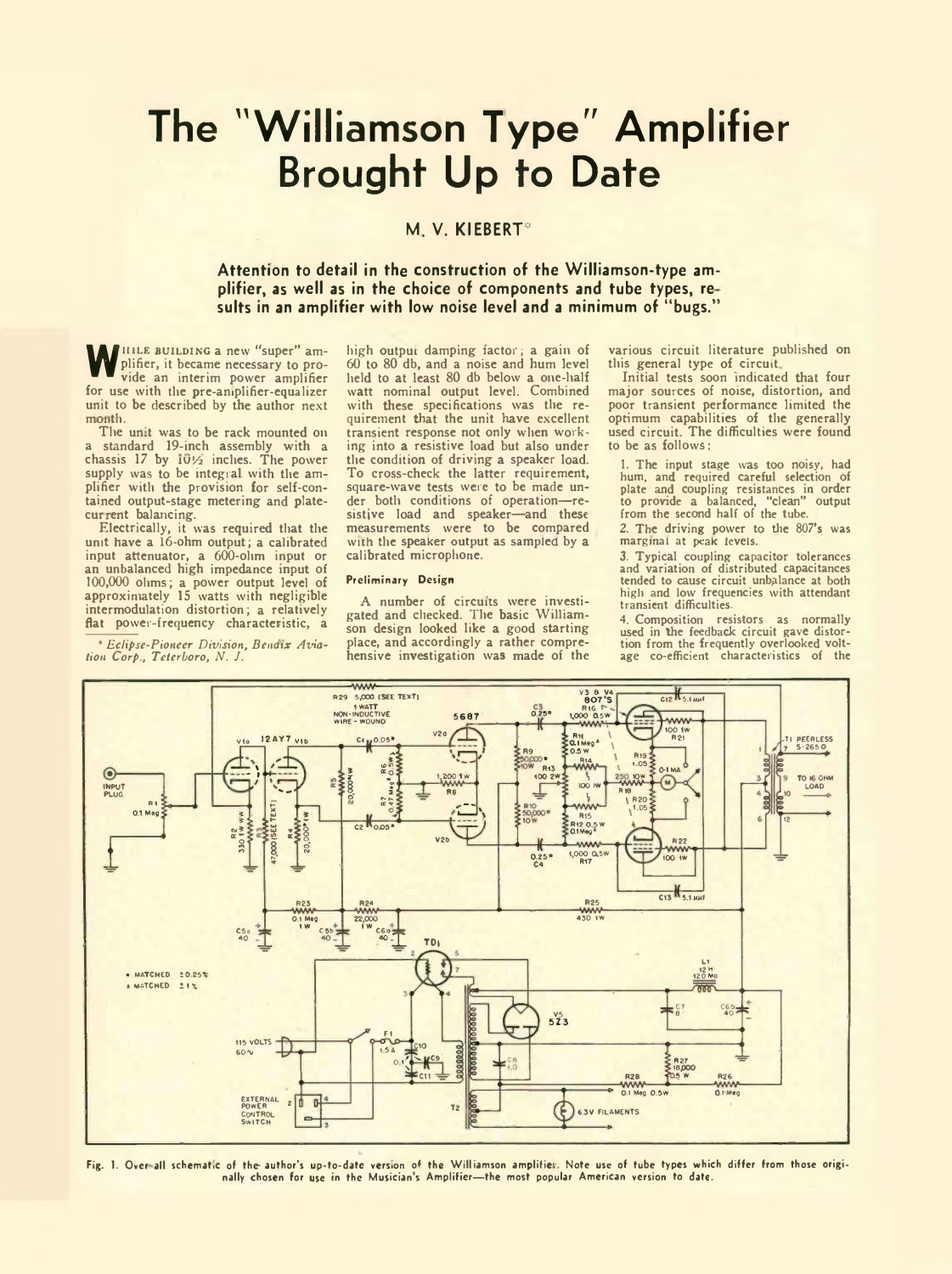

Fig. 2 (left). Frequency-response curves with and without feedback. Fig. 3 (right). Power output curves for I per cent distortion, with and without feedback.

units generally specified for use in this position.

It was also believed to be desirable to have a time delay provision so that plate voltage would not be applied to the system until after cathodes had reached a satisfactory operating temperature. Either an Edison or Amperite thermal relay tube would do the job in a satisfactory manner.

Initial tests also disclosed that the use of 10- or 20-<sup>µf</sup> decoupling capacitors were inadequate at low frequencies if good transient characteristics were to be maintained down to 5 or 10 cps when a considerable amount of feedback was used. Accordingly,  $40 - \mu f$  units were used in this position, which then provided fairly good frequency and phase characteristics well down into the lower audio frequencies.

Study of the complete schematic, *Fig.* 1, will show the differences in detail from the standard design. In order to avoid the four major difficulties ob-served in basic Williamson circuits, all stages were carefully checked and tested as individual elements and the optimum configuration found prior to inclusion in the final assembly. Likewise, the entire amplifier was carefully tested and rechecked prior to inclusion of any feedback loops—that is, care was taken to assure a good triode design and performance even before feedback was incorporated in the final circuit. Tests indicated that this was a sound design procedure any way you listened to it or looked at it on an oscilloscope.

### **First Stage Improvements**

In order to circumvent the first listed difficulty—hum due to cathode-heater leakage, and noise arising in the first stage—it was necessary to take two corrective measures. First, a 12AY7 tube which was specifically designed for lownoise-level audio service, was used to replace the conventionally employed 6SN7 and care was taken to follow carefully the manufacturers' recommendation as to input grid resistance, heater connections, and voltage. By-passed and isolated heater bias was then employed with circuit parameters selected to pro-

vide minimum hum when an unbypassed first-stage cathode resistor was utilized as required when feedback is connected in at this point. Second, it was found that the 47,000-ohm plate-load resistor did, as would be expected, cause increased noise unless wire-wound or low noise level units were used.

With respect to noise level in the firststage load resistor, a number of resistive elements were checked in order to secure a relative evaluation of each type and value. The following were tested:

- 
- 1)  $\frac{1}{2}$  watt composition resistor<br>2) 1 watt composition resistor
- 2) 1 watt composition resistor<br>3) 2 watt composition resistor  $3)$  2 watt composition resistor<br> $4)$  1 watt deposited film resistor
- 4) 1 watt deposited film resistor
- 5) 1 watt S.S. White low-noise-type resistor
- 6) 1 watt non-inductive, wire-wound resistor

The use of a 1-watt composition resistor in lieu of a  $\frac{1}{2}$ -watt unit improved the noise level by approximately 3 db with a like improvement occurring when a 2-watt unit was substituted for the 1-watt unit. The 1-watt S.S. White unit was about 6 db better than the 2-watt composition resistor. The 1-watt deposited film resistor was slightly inferior to the S.S. White unit while the 1-watt non-inductive wire-wound resistor was about 6 db better than the 2-watt composition unit. Substitution of the 1-watt non-inductive wire-wound resistor for<br>the generally specified  $\frac{V}{2}$  watt carbon<br>unit thus provided about 12 db improve-<br>ment in noise level, while the 12AY7 with a biased and properly by-passed heater circuit also cleans up the hum level by about 12 db and accordingly helps to meet the original design requirement.

#### **Phase Splitter Improvements**

Following the clean-up of the first stage, the inverter was investigated. Resistors matched to  $\pm 0.25$  per cent were utilized. Both S. S. White units and 1 and 2-watt carbon units were checked as regards to noise level. As might be expected, however, the noise level was fixed by the first stage and no significant improvement was found when changing from one type of resistor to another. The relatively low resistance of these units, 20,000 ohms, minimizes the problems of high-frequency roll-off and asymmetrical phase characteristics sometimes found in this type of inverter circuit. The splitload, cathodyne circuit was found to be superior to all other circuits tested for possible use in this application.

The driver stage was next considered and a number of tube types were evaluated and tested for use in this position. Tubes tested and considered were the 6SN7, 6N7, 6K6's and 6V6's operated both as triodes and as pentodes, 6AG7's, 2C21, 6J6, 12AU7, and the 5687. It was soon evident that the 5687 was considerably superior to other driver configurations although pentode connected 6K6's were also excellent except for the fact that the considerable variation in tube characteristics between tubes required a careful balancing of tubes and a re-adjustment of the screen voltage each time a tube was changed. This was not the case with the 5687 (a dual triode) and accordingly this tube was selected as the driver. It is also obvious that the use of a single tube considerably simplifies the circuit layout and saves on both components and space.

After going through the preceding studies, a preliminary circuit was set up on an experimental chassis, and frequency and phase characteristics were run with the feedback loop left open. It was soon noted that rather peculiar things were happening at low frequencies. ±20-per cent coupling capacitors had been used (without actually checking to see what they were) while the grid coupling resistors had been held to  $± 10$  per cent. The coupling capacitors were then tested and found to have a wide capacitance spread. As soon as matched units were employed, the sides of the push-pull circuits maintained balance and the frequency and phase characteristics smoothed out the way theory said they should.

The use of cross-neutralization or phase correction in the output stage materially helped to extend and smooth out the high-frequency end of the spectrum but again, watch out for balanced capa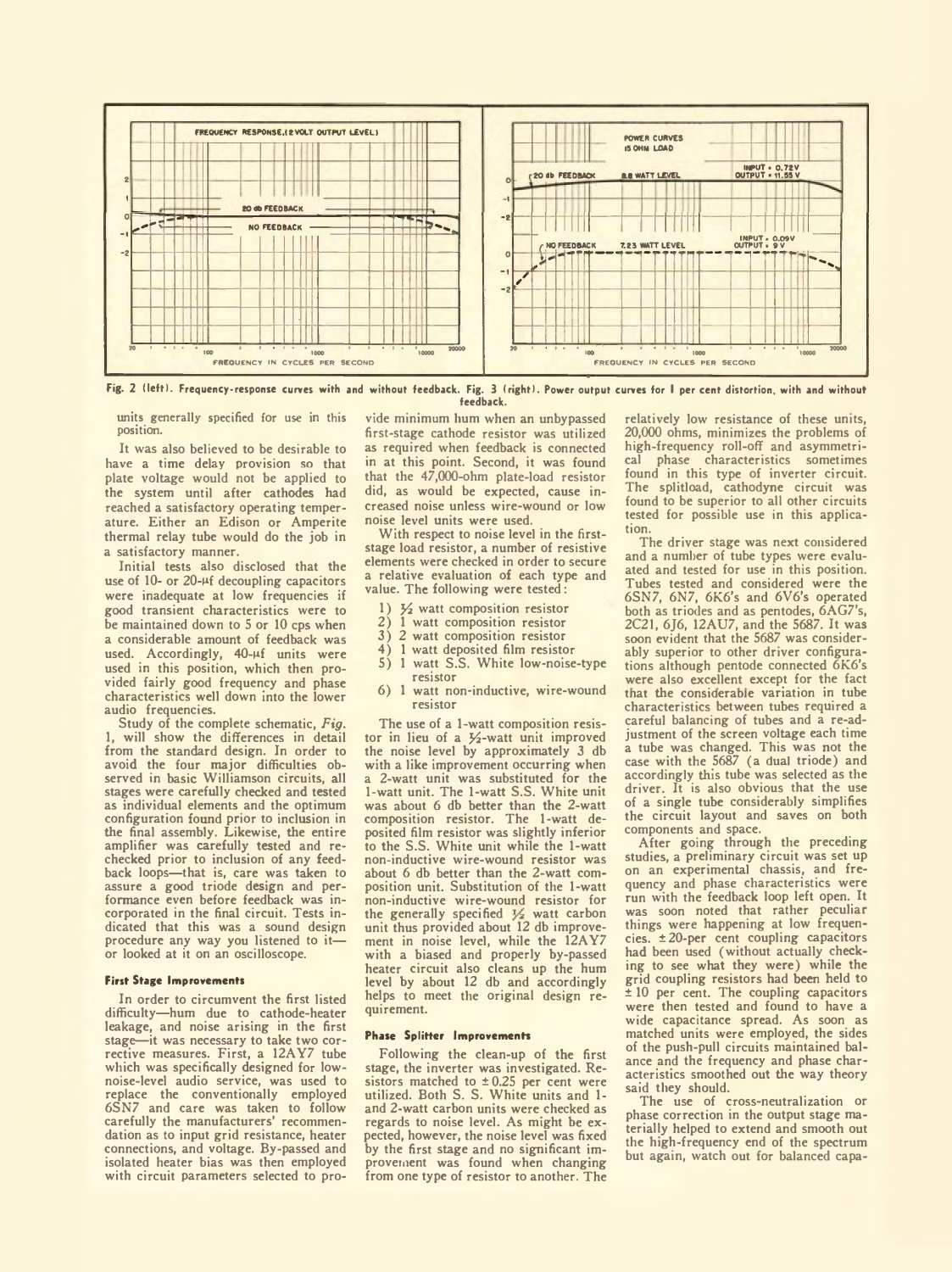citors and a symmetrical circuit layout which is most important in this part of the circuit because this is one of the limiting points in the high-frequency end of the spectrum.

At this point, the amplifier, even without feedback, "listened" good and would appear to satisfy even the most discriminating user. In order to find out what was available, a series of characteristics were measured. The frequency response, gain, noise level, mid-range output impedance and power characteristics were measured.

With something already good to work with and an available 20 db of gain to utilize, the feedback loop was closed. Initial steady-state measurements were made and it looked as though the arithmetic were right. It being early in the morning and we being anxious to test the listening quality of this new unit, the



Fig. 4. Intermodulation distortion curves, with and without feedback, taken with three sets of tubes in each condition.

system was set up and a test tape of known excellence fed into the system. And was it terrible!

Additional tests were now made. The feedback loop was opened, and a squarewave generator was fed into the amplifier. The transient performance looked good under this condition of operation. The feedback loop was closed, the circuit again checked and curves and bumps appeared where and when they shouldn't. The input cathode resistor was a  $\frac{1}{2}$ -watt carbon unit as was the feedback resistor —so remembering a bit about voltage coefficients of composition resistors, 2 watt carbon units were substituted for the  $\frac{1}{2}$ -watt units and an immediate improvement was noted. The transient performance, however, did not completely clean up until these two resistors were replaced by non-inductive 1-watt wirewound units. The performance of the amplifier was now remeasured and is<br>compared—with and without feedback in *Figs. 2,* 3, and 4.